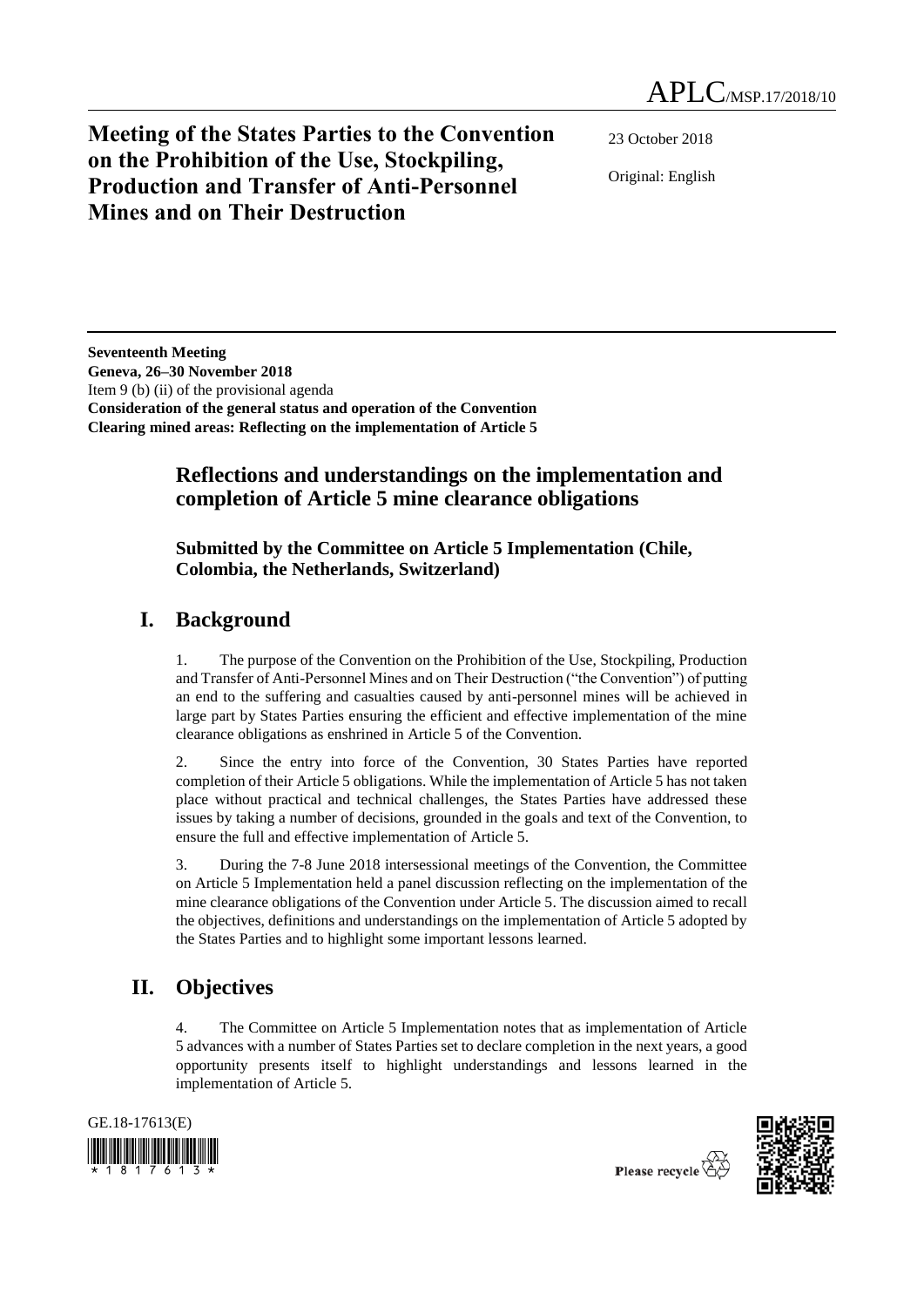5. This document seeks to recall the obligation of States Parties' to destroy antipersonnel mines in mined areas under Article 5, reference understandings adopted by the States Parties on the implementation of this obligation and provide recommendations to States Parties in declaring completion.

## **III. Implementation of Article 5: obligations as a result of the Convention text**

6. Under Article 5 of the Convention a State Party must carry out, amongst other, the following three activities:

- *To make every effort to identify all areas under its jurisdiction or control in which anti-personnel mines are known or suspected to be emplaced* (Article 5.2);
- *To ensure as soon as possible that all anti-personnel mines in mined areas under its jurisdiction or control are perimeter marked, monitored and protected by fencing or other means, to ensure the effective exclusion of civilians, until all anti-personnel mines contained therein have been destroyed* (Article 5.2); and
- *To destroy or ensure the destruction of all antipersonnel mines in mined areas under its jurisdiction or control, as soon as possible but not later than ten years after the entry into force of this Convention for that State Party* (Article 5.1).

7. Article 5 does not stand alone within the Convention but has a relationship with other articles of the Convention. Importantly, it has a relationship with **Article 2** which defines the key terms used in Article 5 and provides further guidance concerning the end point of implementation of Article 5:

 *"Anti-personnel mine" means a mine designed to be exploded by the presence, proximity or contact of a person and that will incapacitate injure or kill one or more persons (Article 2.1).*

8. A number of States Parties face challenges related to anti-personnel mines of an improvised nature. As highlighted in the conclusions of the Committee on Article 5 Implementation, welcomed by *the Sixteenth Meeting of the States Parties,* the definition contained in Article 2.1 makes no distinction between an anti-personnel mine that has been "manufactured" and one that has been "improvised", since negotiators aimed for an effectbased definition.<sup>1</sup> Hence, States Parties affected by the latter type of anti-personnel mines must address them as part of their overall implementation challenge under the Convention including, in the fulfilment of Article 5 and Article 7 (transparency measures) commitments.

 *"Mined area" means an area which is dangerous due to the presence or suspected presence of mines (Article 2.5).*

9. The definition contained in Article 2.5 includes all mined areas regardless of how challenging a mined area is to access (e.g. areas on high mountains, in forested areas or areas where operations are compromised because of security issues, etc...). All areas fitting the definition of a mined area fall under the scope of Article 2.5 and, if containing anti-personnel mines, they must be addressed in accordance with Article 5 and reported under Article 7.

<sup>1</sup> Maslen, Stuart (2005), "*The Convention on the Prohibition of the Use, Stockpiling, Production, and Transfer of Anti-Personnel Mines and on their Destruction",* In: Commentaries on Arms Control Treaties, Volume 1.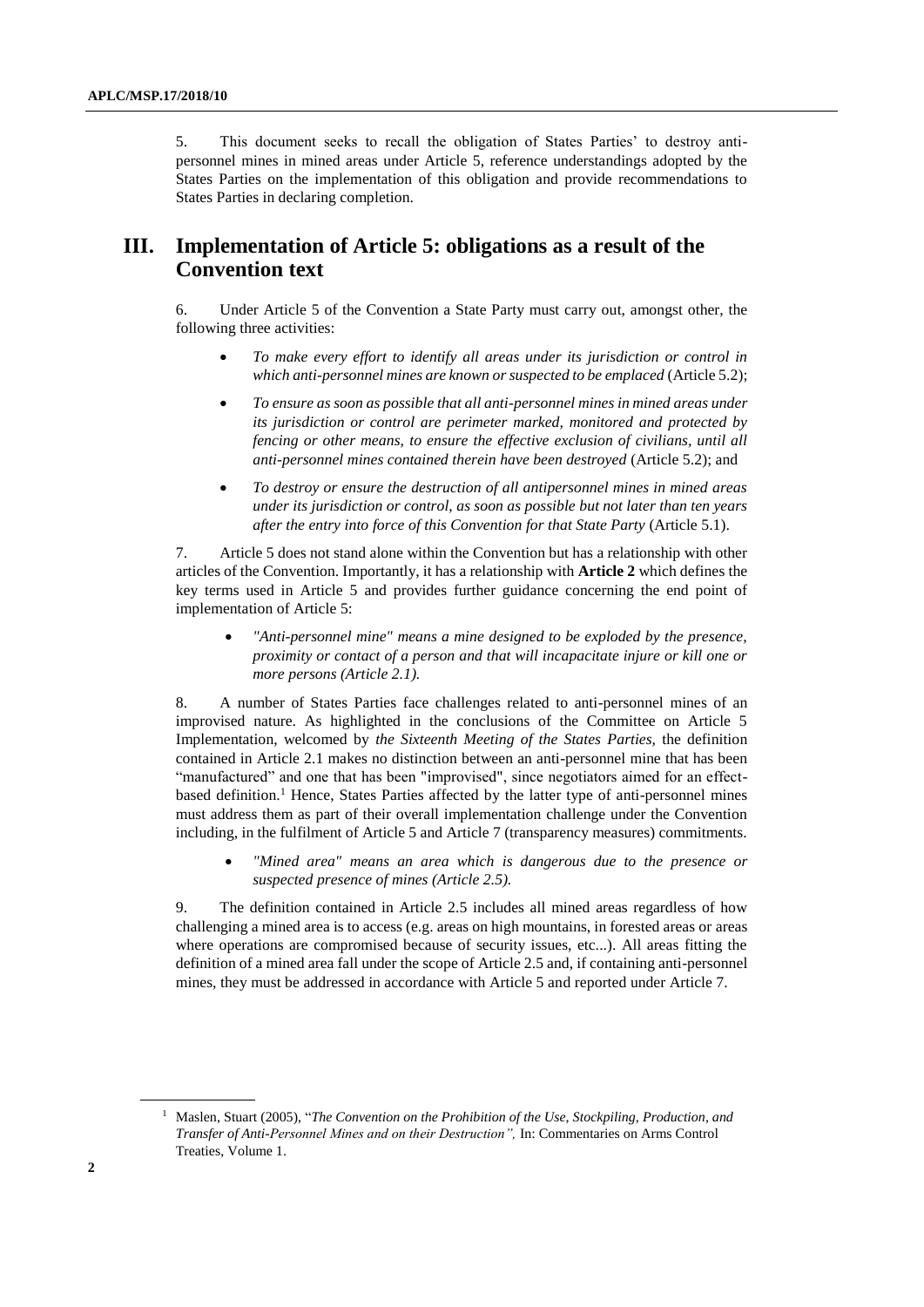#### **Obligation to destroy anti-personnel mines in mined areas under Article 5:**

All areas falling under the definition of a "mined area" and containing "antipersonnel mines" must be addressed in order to meet the obligations under Article 5 of the Convention. This obligation is independent of the difficulty to access a "mined area" or of the type of anti-personnel mines emplaced (e.g. manufactured or of an improvised nature).

### **IV. Implementation of Article 5: commitments resulting from Meetings of the States Parties and Review Conferences**

10. When questions or different readings regarding the implementation of certain articles of the Convention emerged, States Parties conferred on the matter and adopted understandings. These key understandings, accepted by all States Parties, guide the implementation of the Convention.

#### **(a) Identification of all mined areas**

11. Identifying mined areas should be done through a "formal, well documented and recorded process", including a *"credible investigation of the presence of mines that features (a) a thorough and well described methodology ensuring objective assessments, (b) input provided by a sufficient number of credible informants whose names and contact details are recorded, and, (c) quantified survey information, is a necessary precondition for being able to release land without the deployment of technical means."*<sup>2</sup>

#### **UNDERSTANDING #1**

The requirement to "make every effort to identify all areas", as found in Article 5.2, is understood by States Parties as an obligation to carry out evidencebased assessments and surveys. These are to be defined and elaborated in national standards based on International Mine Action Standards (IMAS), and include the need to ensure an evidence-based approach when designating an area as a "suspected hazardous area" or "confirmed hazardous area".

#### **(b) Destruction of anti-personnel mines in mined areas and applying all available methods to implement Article 5**

12. While the Convention does not indicate how a State Party should achieve implementation of Article 5, States Parties' practices and common understandings, supported by the development and enhancement of the IMAS, have demonstrated efficient and effective ways to accomplish this.

13. *"The Convention does not contain language that would require each State Party to search every square metre of its territory to find mines. The Convention requires, however, the destruction of all anti-personnel mines in mined areas which a State Party has made* 

<sup>2</sup> Ninth Meeting of the States Parties, 2008, *Applying all available methods to achieve the full, efficient and expedient implementation of Article 5*, APLC/MSP.9/2008/WP.2. The 9MSP encouraged the implementation of the recommendations contained therein.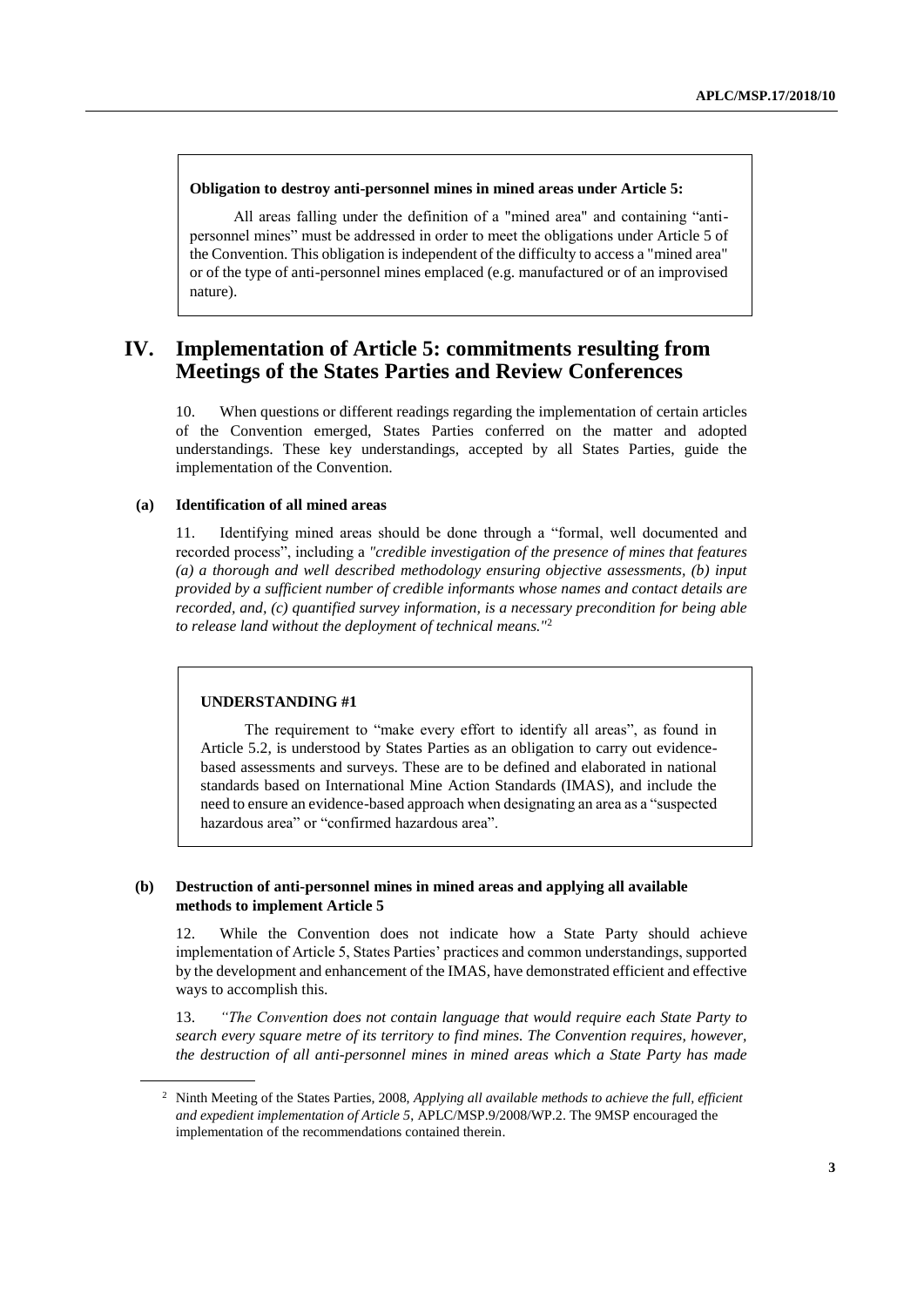*every effort to identify. It should be noted that while terms like "mine-free," "impact-free," and "mine-safe" are sometimes used, such terms do not exist in the text of the Convention and are not synonymous with Convention obligations."<sup>3</sup>*

14. *"Clearance of all mined areas in accordance with Article 5 is part of the Convention's overall comprehensive approach to ending the suffering and casualties caused by antipersonnel mines – "for all people, for all time." Anti-personnel mines, and the clearance of them, have and / or could have a humanitarian impact, an impact on development, an impact on the disarmament goal of the Convention and an impact on solidifying peace and building confidence. The totality of the impacts caused by anti-personnel mines should be addressed in the context of the Convention."<sup>4</sup>*

15. The 2008 Ninth Meeting of the States Parties (9MSP), *"in recognising the value of States Parties making use of the full range of emerging practical methods to more rapidly release, with a high level of confidence, areas suspected of containing anti-personnel mines, […] warmly welcomed the proposal submitted by Norway on the full, effective and expedient implementation of article 5, and agreed to encourage States Parties, as appropriate, to implement the recommendations contained therein."*<sup>5</sup>

16. The 9MSP stressed that the full, efficient and expedient implementation of Article 5 requires the application of evidence-based non-technical survey, technical survey and clearance. The States Parties noted the importance of the development and implementation of national standards, methodologies, policies and procedures for releasing land through nontechnical and technical means that are evidence-based, accountable and acceptable to local communities as well as the importance of applying certain principles in the development of national policies as indicated in the paper *"Applying all available methods to achieve the full, efficient and expedient implementation of Article 5"* welcomed by the 9MSP and including the following:

- *a formal, well documented and recorded process for identifying mined areas;*
- *well defined and objective criteria for the reclassification of land;*
- *a high degree of community involvement and acceptance of decision-making;*
- *a formal process of handover of land prior to the release of land;*
- *an ongoing monitoring mechanism after the handover has taken place;*
- *a formal national policy addressing liability issues; and*
- *a common set of terminology to be used when describing the process.*

17. The Convention's Action Plans - the *Nairobi Action Plan* 2005-2009<sup>6</sup> , the *Cartagena*  Action Plan 2009-2014<sup>7</sup> and the *Maputo Action Plan* 2014-2019<sup>8</sup> - contain actions which reference the importance of the IMAS and of putting in place methodologies to efficiently and effectively address the remaining challenge.

<sup>3</sup> Sixth Meeting of the States Parties, 2005, *Final Report*, APLC/MSP.6/2005/5.

<sup>4</sup> Ibid.

<sup>5</sup> Ninth Meeting of the States Parties, 2008, *Final Report*, APLC/MSP.9/2008/4.

<sup>6</sup> First Review Conference of the States Parties, 2004, Final Report, Part III – Nairobi Action Plan 2005-2009, Action #24, APLC/CONF/2004/5

<sup>7</sup> Second Review Conference of the States Parties, 2009, Final Report, Part III - Cartagena Action Plan 2009-2014, Action #15 APLC/CONF/2009/9

<sup>8</sup> Third Review Conference of the States Parties, 2014, Final Report, Part III - Maputo Action Plan 2014-2019, Action #9, APLC/CONF/2014/4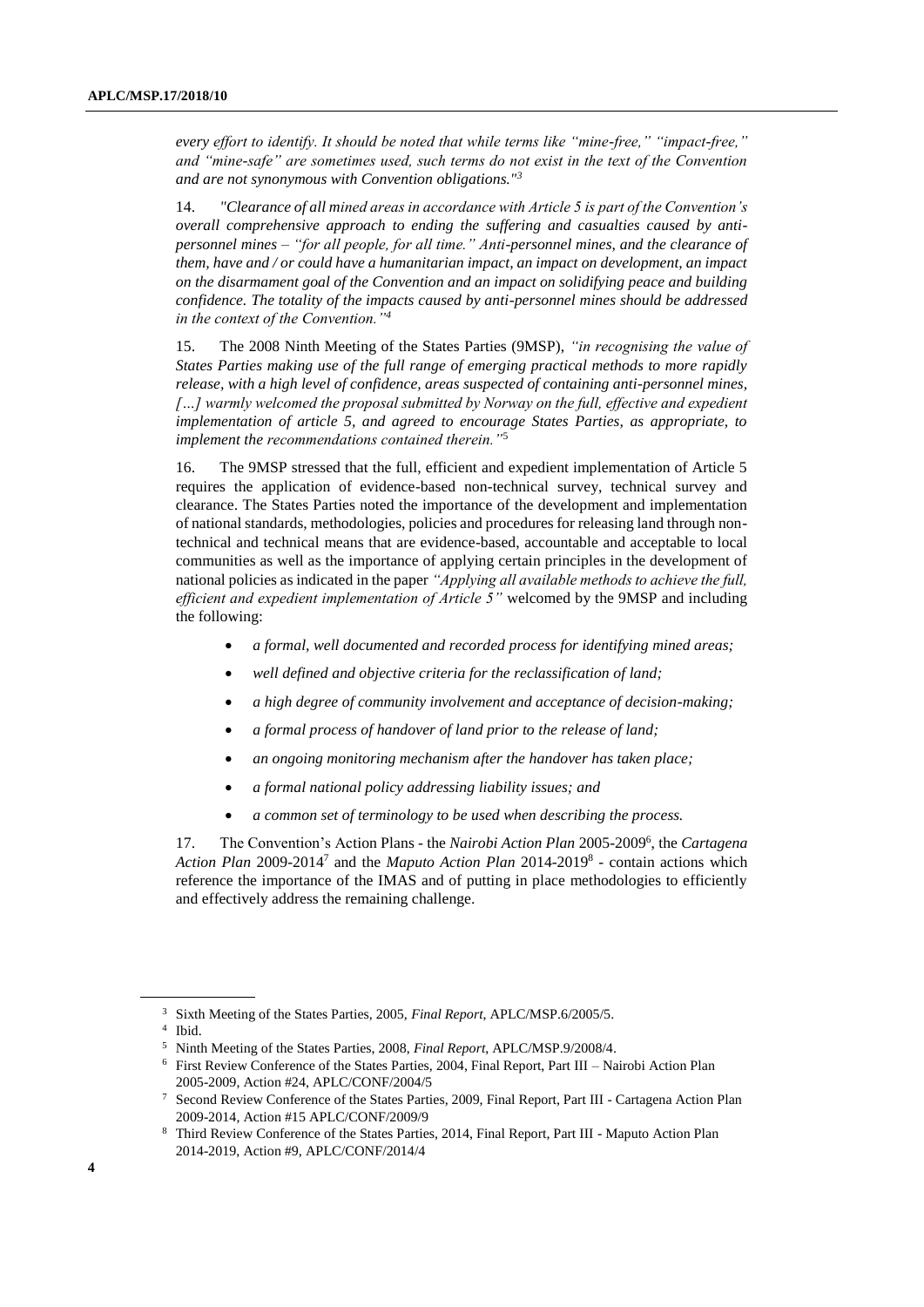#### **UNDERSTANDING #2**

In line with the recommendations adopted by the  $9MSP<sup>1</sup>$  and subsequent Convention Action Plans, States Parties have committed to undertaking evidencebased non-technical surveys, technical surveys and clearance in their implementation of Article 5. These actions are to be elaborated in national standards, based on IMAS, which aim for the full, efficient and expedient clearance of mined areas.

#### **(c) Declaring completion**

18. Through the aforementioned practices, State Parties have demonstrated that it is possible to achieve completion of Article 5 implementation not in decades, but in years.

19. A State Party that has identified one or more areas that fit the definition of an *"area which is dangerous due to the presence or suspected presence of mines"* under its jurisdiction or control will know that it has fulfilled its obligations under Article 5 when the areas no longer contain anti-personnel mines.

20. Until 2006, statements made by States Parties to indicate that they had successfully completed their Article 5 obligations varied in form, content and place of submission. The Seventh Meeting of the States Parties (7MSP) noted that *"an increasing variety of statements of completion could promote uncertainty over fulfilment of this central Convention obligation."*<sup>9</sup>

21. To address these concerns and provide greater clarity and certainty that the obligations of Article 5 have been met by a State Party, the 7MSP adopted a voluntary declaration as a means to report completion of Article 5 obligations. States Parties have since then been using the language of the voluntary declaration to report completion:

*[State] declares that it has destroyed [ensured the destruction of] all anti-personnel mines in areas under its jurisdiction or control in which anti-personnel mines were known or suspected to be emplaced, in accordance with Article 5 of the Convention. [State] declares that it completed this obligation on [date].*

*In the event that previously unknown mined areas are discovered after this date, [State] will: (i) report such mined areas in accordance with its obligations under Article 7 and share such information through any other informal means such as the Intersessional Work Programme, including the Standing Committee meetings; (ii) ensure the effective exclusion of civilians in accordance with Article 5; and (iii) destroy or ensure the destruction of all anti-personnel mines in these mined areas as a matter of urgent priority, making its needs for assistance known to other States Parties, as appropriate.*

- 22. In adopting the voluntary declaration, States Parties affirmed:
	- the importance of ensuring consistency among States Parties in reporting completion and using language grounded in the legal text of the Convention;
	- the importance of being realistic in enabling States Parties to express that it is always possible that previously unknown mined areas are discovered after completion has been declared; and

<sup>9</sup> Seventh Meeting of the States Parties, 2006, *Final Report*, APLC/MSP.7/2006/5.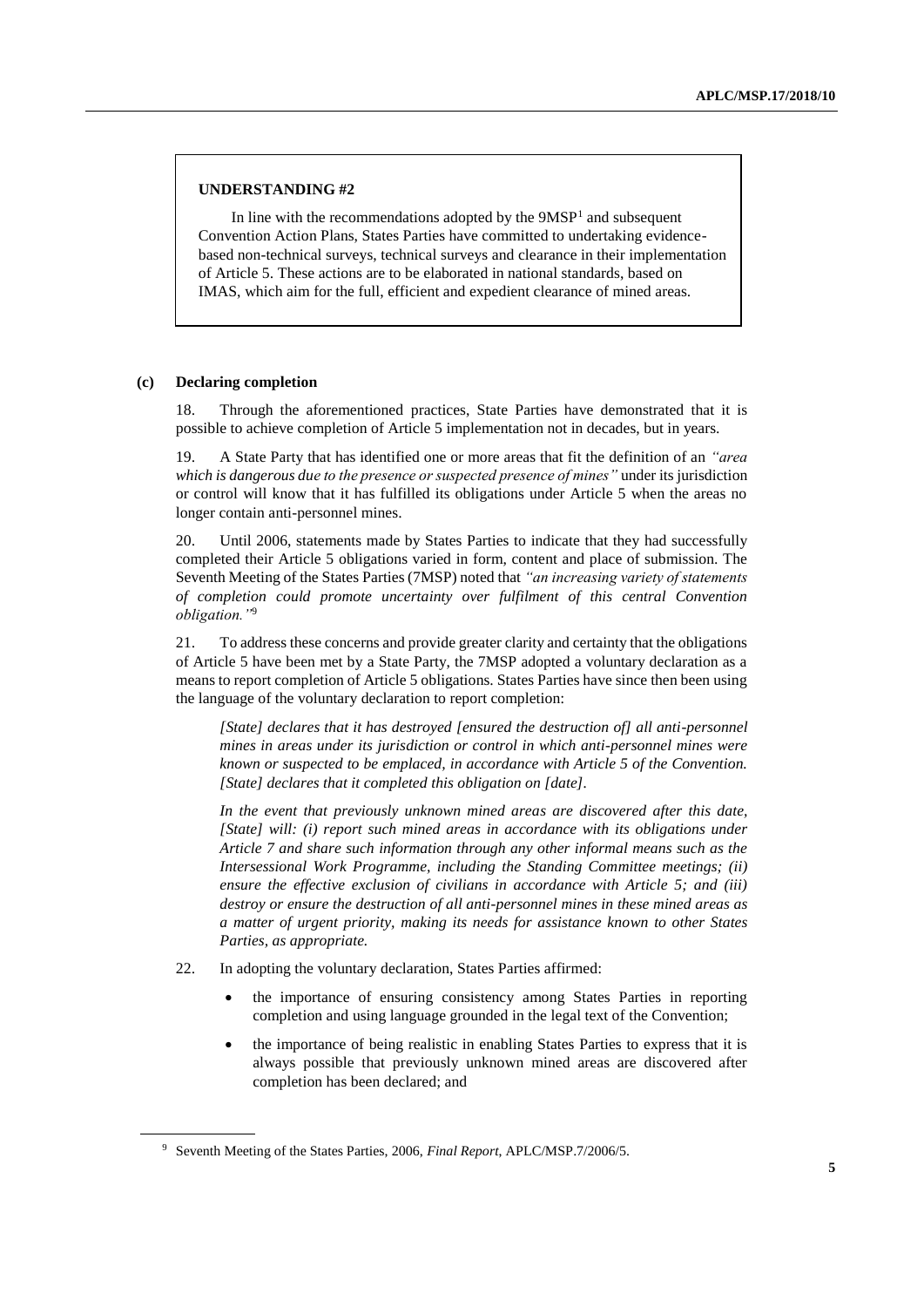the importance of being practical by providing a series of steps that a State Party would take in line with the Convention, should it discover previously unknown mined areas after declaring completion.

#### **UNDERSTANDING #3**

States Parties have adopted the voluntary declaration of completion as a means to report completion of their Article 5 obligations, which helps to avoid confusion concerning the scope and meaning of the State Party's achievement.

23. The adoption of the voluntary declaration of completion was the first formal acknowledgment by States Parties that, following completion, previously unknown mined areas may be discovered. The declaration allows States Parties to express that areas not known to be contaminated at the time of declaring completion may be discovered in the future.

24. Neither the Convention nor any decision taken by the States Parties contains language defining the term "residual contamination". In the case of the Convention, 'residual contamination' should be understood as unknown anti-personnel mine contamination under a State Party's jurisdiction or control after all known or suspected mined areas have been processed and considered fit for normal human use.

25. The IMAS define 'residual risk' as "the risk remaining following the application of all reasonable effort to identify, define, and remove all presence and suspicion of explosive ordnance through non-technical survey, technical survey and/or clearance" (IMAS 04.10, 2014) and 'residual contamination' as "contamination which gives rise to residual risk". Accordingly, areas that are known or suspected to contain anti-personnel mines and newly mined areas cannot be considered 'residual'.

26. At the Twelfth Meeting of the States Parties (12MSP) States Parties adopted a rational response for situations in which a State Party, after its original or extended deadlines to implement Article 5 has expired, as an exceptional circumstance, discovers previously unknown mined areas (as defined by Article 2.5 of the Convention), including a newly mined area, under its jurisdiction or control that is known or suspected to contain anti-personnel mines. This *rational response* complements the declaration of completion adopted in 2006 and states that:

*(a) If after its original or extended deadline to implement Article 5 has expired, a State Party, as an exceptional circumstance, discovers a mined area (as defined by Article 2.5 of the Convention), including a newly mined area, under its jurisdiction or control that is known or suspected to contain anti-personnel mines, the State Party should immediately inform all States Parties and all stake-holders of the affected area of such a discovery and shall undertake to destroy or ensure the destruction of all anti-personnel mines in the mined area as soon as possible.*

*(b) If the State Party believes that it will be unable to destroy or ensure the destruction of all anti-personnel mines in the mined area before the next Meeting of the States Parties or Review Conference (whichever falls earlier), it should submit a request for an extended deadline, which should be as short as possible and no more than ten years, either to that Meeting or Review Conference if the timing of the discovery permits or to the next Meeting of the States Parties or Review Conference if the timing of the discovery does not permit, in accordance with the obligations enshrined in Article 5 and the process for submission of requests for extensions agreed to at the Seventh Meeting of the States Parties. Requests submitted should be analysed also in accordance with the process agreed to at the*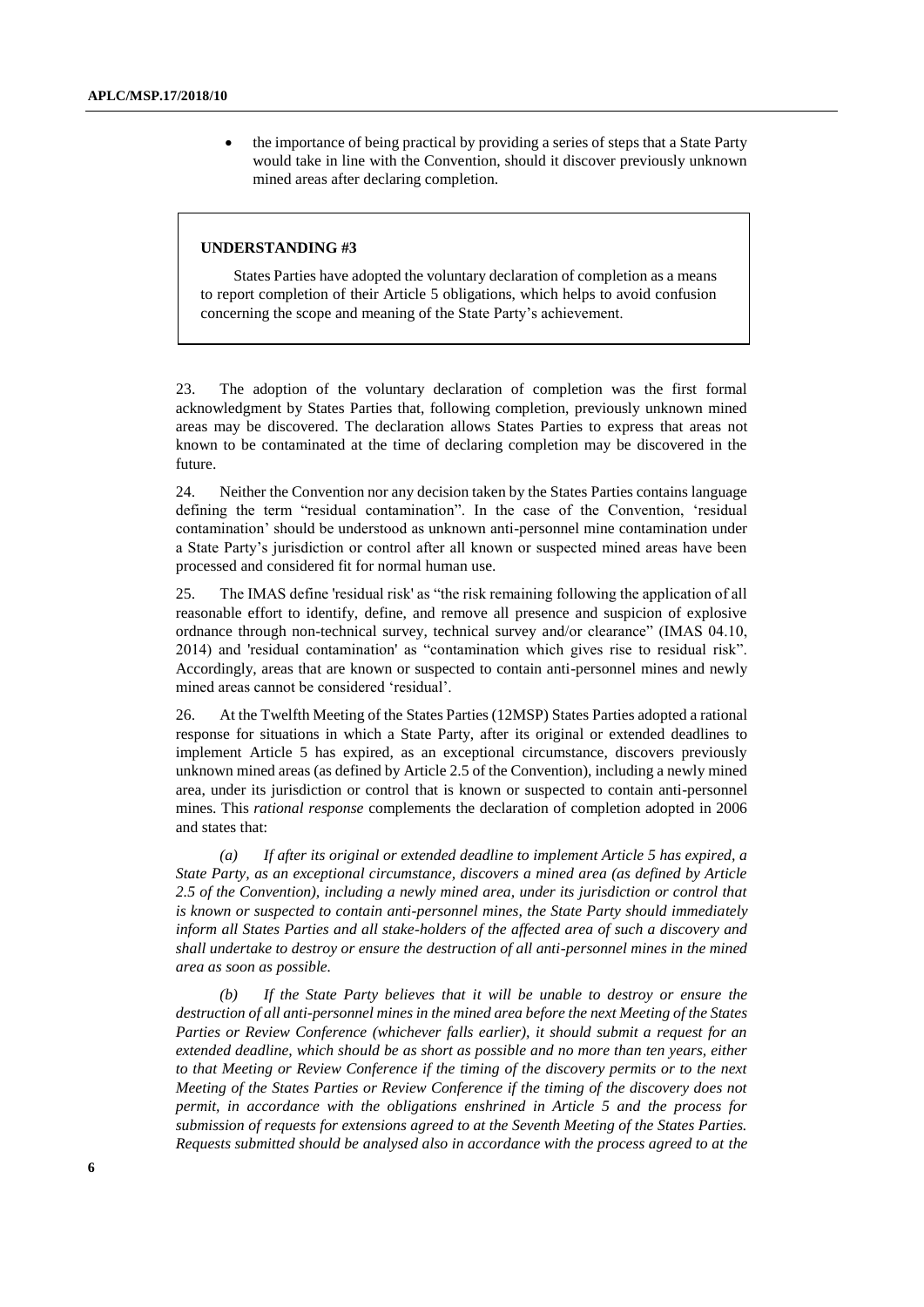*Seventh Meeting of the States Parties and commonly practiced since 2008, and decided upon in accordance with Article 5.*

*(c) States Parties concerned by the above mentioned decision shall continue to fulfil their reporting obligations under Article 7 of the Convention, including the obligation to report on the location of all mined areas that contain or are suspected to contain antipersonnel mines under their jurisdiction or control and on the status of programs for their destruction. Each State Party should also continue to provide updates relative to these and other commitments at meetings of the Standing Committees, Meetings of the States Parties and Review Conferences.*<sup>10</sup>

#### **UNDERSTANDING #4**

States Parties have understood that a State Party may, after declaring completion and after its original or extended deadlines to implement Article 5 have expired, in exceptional circumstances, discover a previously unknown mined area (as defined by Article 2.5 of the Convention), including a newly mined area, under its jurisdiction or control that is known or suspected to contain anti-personnel mines. In such circumstances States Parties will implement the *rational response* to such situation as adopted by States Parties at the 12MSP.

Areas that are known or suspected to contain anti-personnel mines cannot be considered 'residual contamination' and must be addressed under the State Party's obligations under the convention.

### **V. Recommendations**

27. Since the adoption of the voluntary declaration of completion of Article 5 Implementation, a number of States Parties have declared completion and in doing so have employed the language introduced by the 7MSP and the 12MSP. In many cases, States Parties have also provided a detailed account of their mine action programme. In addition, some have included a list of the precise areas that contained, or were suspected to contain, anti-personnel mines and the methods and means used to address these areas. This practice aimed at providing all States Parties with certainty that the completion criteria envisioned by the Convention had been met.

#### **RECOMMENDATION #1**

The Committee recommends that States Parties continue the voluntary practice of submitting to a Meeting of the States Parties/Review Conference a declaration of completion that incorporates the language adopted by the 7MSP and 12MSP. In addition, the Committee further recommends that States Parties when formally declaring completion provide detailed information on the activities carried out throughout the duration of the mine action programme taking into account the elements included in annex I *(Draft table of content for a voluntary declaration of completion).*

<sup>10</sup> Twelfth Meeting of the States Parties, 2012, *Final Report*, APLC/MSP.12/2012/10.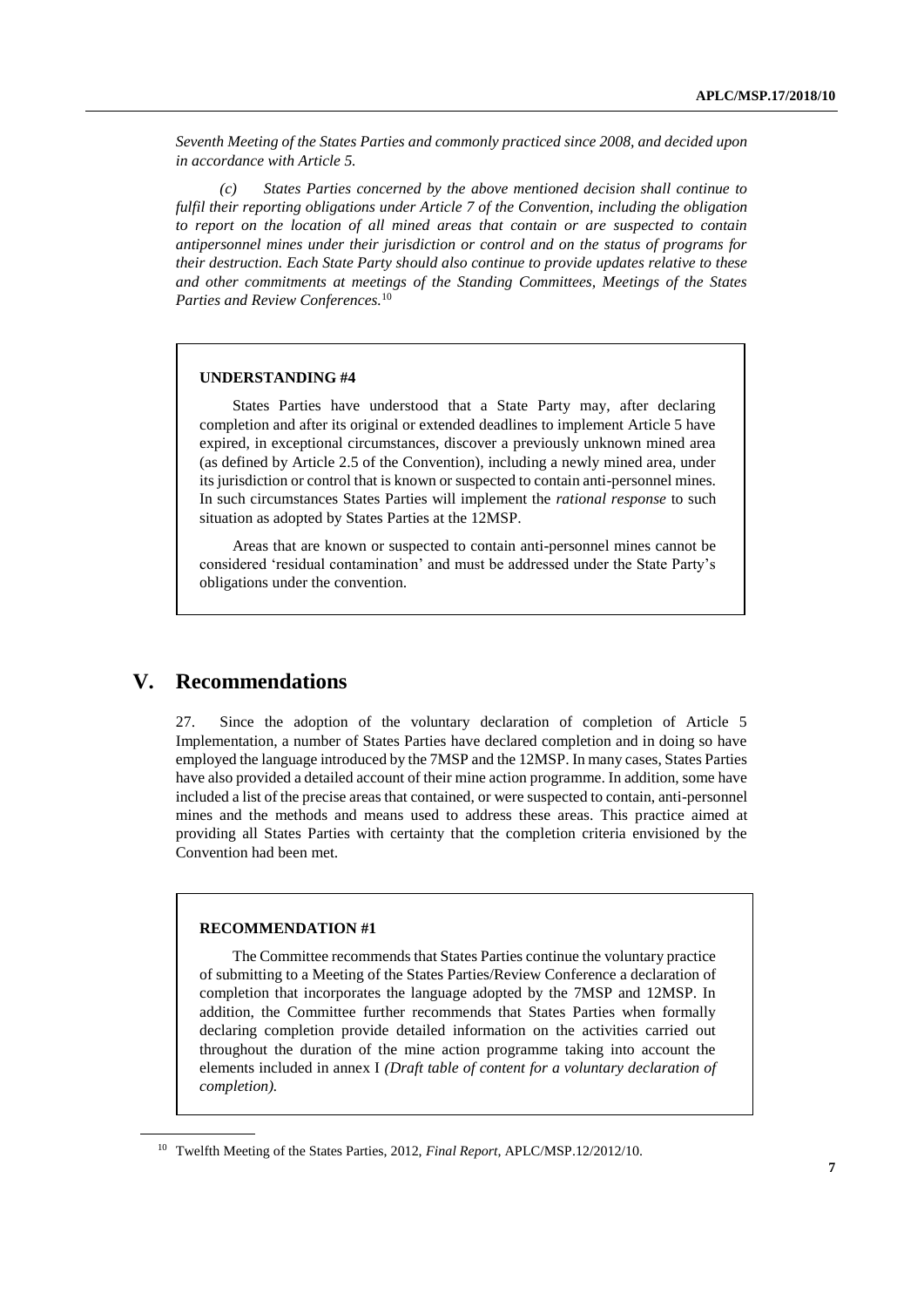28. At present, declaring of completion consist of a one-way communication from the concerned State Party to the States Parties. Given the importance of the implementation of Article 5 to achieving the aim of the Convention to end the suffering and causalities caused by anti-personnel mines and the importance of a high degree of clarity concerning Article 5 completion, the Convention could benefit from a voluntary cooperative dialogue on the content of declarations of completion.

#### **RECOMMENDATION #2**

In keeping with the traditional spirit of cooperation of the Convention, the Committee recommends that States Parties in a position to declare completion, employ the services of the Convention's Implementation Support Unit in the elaboration of the declaration of completion and consider sustaining a cooperative dialogue with the Committee on Article 5 Implementation concerning the content of the declaration of completion, which could lead to an enhanced declaration of completion.